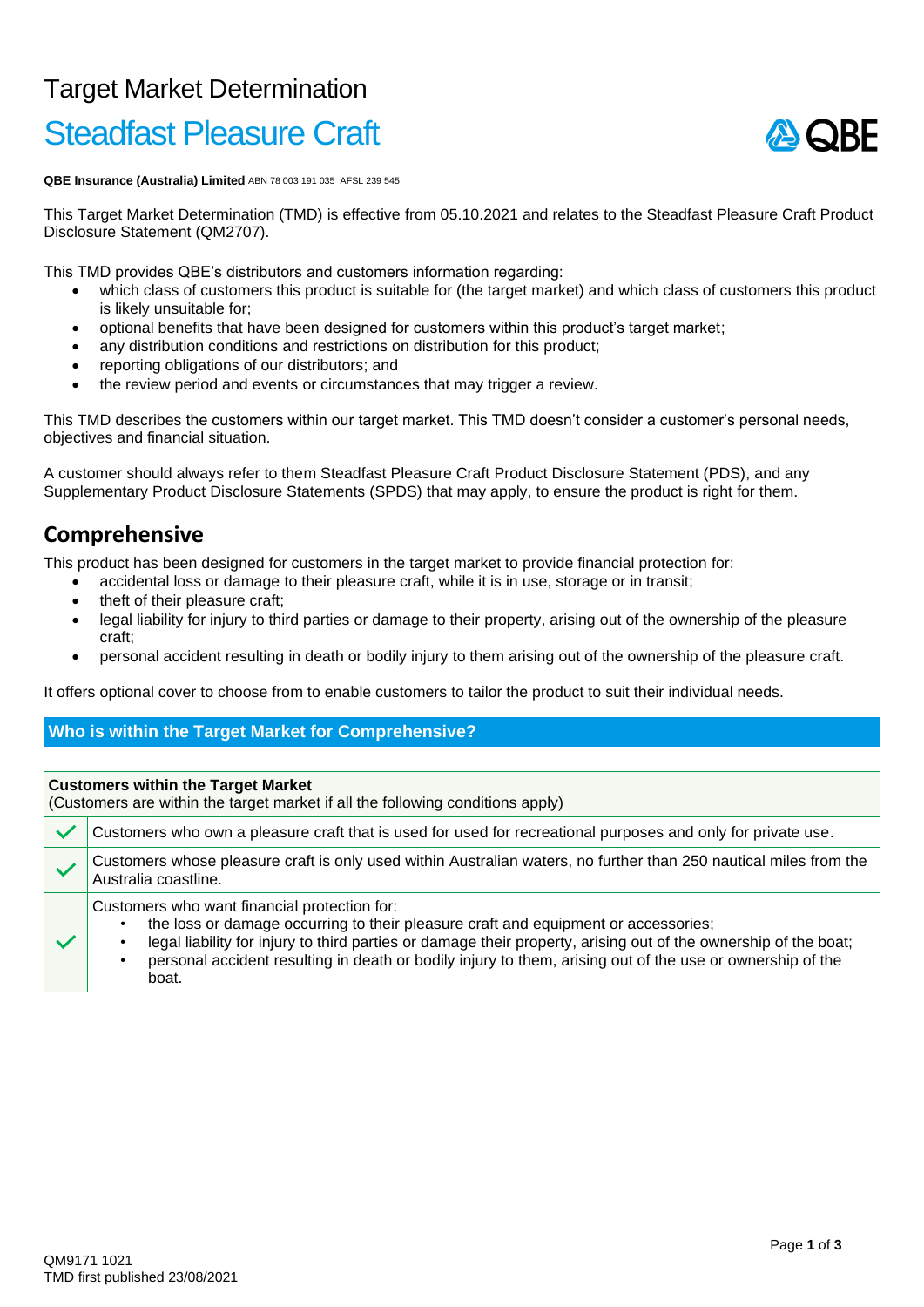| <b>Customers NOT within the Target Market</b><br>(Customers are not within the target market if any of the following conditions apply) |                                                                                                                                                                                      |  |  |
|----------------------------------------------------------------------------------------------------------------------------------------|--------------------------------------------------------------------------------------------------------------------------------------------------------------------------------------|--|--|
| X                                                                                                                                      | Customers whose pleasure craft is used for hire/charter or business purposes.                                                                                                        |  |  |
| X                                                                                                                                      | Customers whose pleasure craft is being used as their permanent living accommodation.                                                                                                |  |  |
| X                                                                                                                                      | Customers whose pleasure craft is undergoing major hull repair or alteration, for example extending the length of<br>the vessel or a major refurbishment of the deck, cabin or hull. |  |  |
| X                                                                                                                                      | Customers whose pleasure craft motor has been enhanced to greater than the manufactures specifications or can<br>exceed speeds of 60 knots.                                          |  |  |
| X                                                                                                                                      | Customers whose pleasure craft is used for racing, speed tests or trials (unless they have purchased optional<br>cover available for yacht racing).                                  |  |  |

#### **Target Market for Optional Benefits**

Customers within the target market for this product may want to purchase the following optional covers:

#### **Optional benefit – Racing (Comprehensive cover)**

| Customers within the Target Market for the Racing (Comprehensive cover) optional benefit |                                                                                                                                                                                                                      |  |  |
|------------------------------------------------------------------------------------------|----------------------------------------------------------------------------------------------------------------------------------------------------------------------------------------------------------------------|--|--|
|                                                                                          | Customers who want financial protection for accidental loss or damage to their pleasure craft while participating in $\vert$ an organised racing competition with other vessels over a designated distance or route. |  |  |
|                                                                                          |                                                                                                                                                                                                                      |  |  |

| Customers NOT within the Target Market for the Racing (Comprehensive cover) extension optional benefit |  |                                                                                |  |
|--------------------------------------------------------------------------------------------------------|--|--------------------------------------------------------------------------------|--|
|                                                                                                        |  | Customers who participate in races that exceed 200 nautical miles in distance. |  |
|                                                                                                        |  | Customers who participate in power boat racing.                                |  |

#### **Distribution Conditions**

This product has been appropriately designed to be distributed through Steadfast Group Limited (Steadfast). The product and the systems it is distributed through have been designed for a customer seeking insurance through Steadfast Group Limited. Steadfast Group Limited has taken reasonable steps to understand the key product attributes and align distribution to customers in the target market.

| <b>Distribution</b><br><b>Restrictions</b> | This product can only be sold via Steadfast Group Limited, ABN 98 073 659 677, AFSL 254928.                                                                                                                                                                                                                                                                                                                                                                      |
|--------------------------------------------|------------------------------------------------------------------------------------------------------------------------------------------------------------------------------------------------------------------------------------------------------------------------------------------------------------------------------------------------------------------------------------------------------------------------------------------------------------------|
| <b>Distribution</b><br><b>Conditions</b>   | This product can only be sold via a QBE approved application system within the eligibility<br>and underwriting rules.<br>Any quoting outside the system must always be referred to a QBE authorised representative.<br>It can be sold to customers within the target market without the customer being provided with<br>any financial product advice or, with either general or personal advice.<br>Make the TMD available to customers who wish to refer to it. |
| <b>Distribution</b><br>Method              | This product can be sold via direct contact between the customer and Brokers of the Steadfast<br>network.<br>This product is not available online for customers to purchase directly.                                                                                                                                                                                                                                                                            |